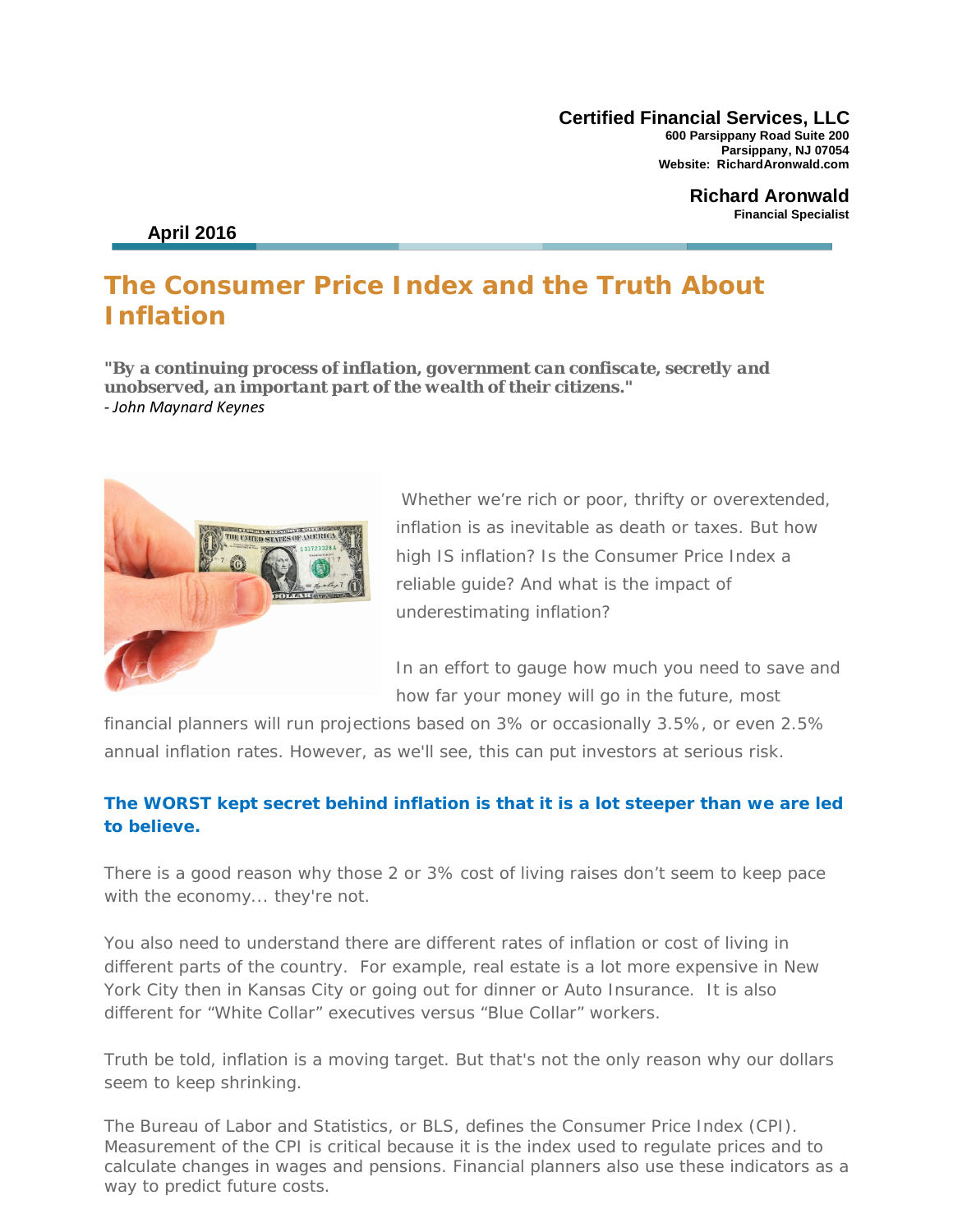The problem with this pricing methodology is that it paints an inaccurate portrait of inflation. The CPI measures inflation by how much the price of a "basket of goods and services" used by consumers changes over time. But the basket itself actually changes.

For example, if a family downgrades from beef to chicken because the price of beef has drastically increased, the comparison doesn't reflect the true inflation rate. But when beef rises, the Consumer Price Index does just that, it changes the items that get measured, because that's what consumers do - they may substitute something lesser when prices rise.

To quote Investopedia, "Substitution, the change in purchases by consumers in response to price changes, changes the relative weighing of the goods in the basket. The overall result tends to be a lower CPI."

Not only that, but some important expenditures are left out. For instance, the actual price of purchasing a house is not factored in, only an estimate of what it might cost to rent that house. Since house prices rise in value faster that the CPI rates, the CPI can't accurately reflect a true cost of living increase.

Statistics from the US Census Bureau show that average home prices rose by over 1600% between 1963 and 2013, from \$19,300 to \$319,275. However, by using the government's [CPI inflation calculator,](http://data.bls.gov/cgi-bin/cpicalc.pl) \$19,300 in 1963 adjusts upwards to only \$146,930 in 2013 money. This is reflects less than HALF of the actual appreciated cost of a home over this period!

We can see on a (took out "Truth Concepts") financial calculator that the actual difference in rate required to inflate a property to \$319k instead of \$147k was the difference between 4.14% to 5.77%.

In other words, a less than 40% increase in rate led to a 216% increase in prices over a 50 year period.

| $\bullet$ | <b>Rate Calculator</b> |               |         | G | <b>Rate Calculator</b> |  |                  |               |                |
|-----------|------------------------|---------------|---------|---|------------------------|--|------------------|---------------|----------------|
|           | Present Value: 19,300  | Title         |         |   | Present Value: 19,300  |  |                  | <b>Title</b>  |                |
|           | Annual Payment: 0.00   | $\bullet$ Beg |         |   | Annual Payment: 0.00   |  |                  | $\bullet$ Beg |                |
|           | Future Value: 146,930  | A             | М       |   | Future Value: 319,275  |  |                  | A             | M              |
|           | <b>Years: 50.00</b>    | $\odot$       | $\circ$ |   | Years: 50.00           |  | $\circledbullet$ |               | $\overline{O}$ |
|           | Annual IRate: 4.14%    |               |         |   | Annual IRate: 5.77%    |  |                  |               |                |

On their website, the Bureau of Labor and Statistics even owns up to the fact that the CPI doesn't accurately reflect true cost of living increases:

*"Both the CPI and a cost-of-living index would reflect changes in the prices of goods and services, such as food and clothing, that are directly purchased in the marketplace; but a complete cost-of-living index would go beyond this role to also take into account changes in other governmental or environmental factors that affect consumers' well-being. It is very difficult to determine the proper treatment of public goods, such as safety and education, and other broad concerns, such as health, water quality, and crime, that would constitute a complete cost-of-living framework."*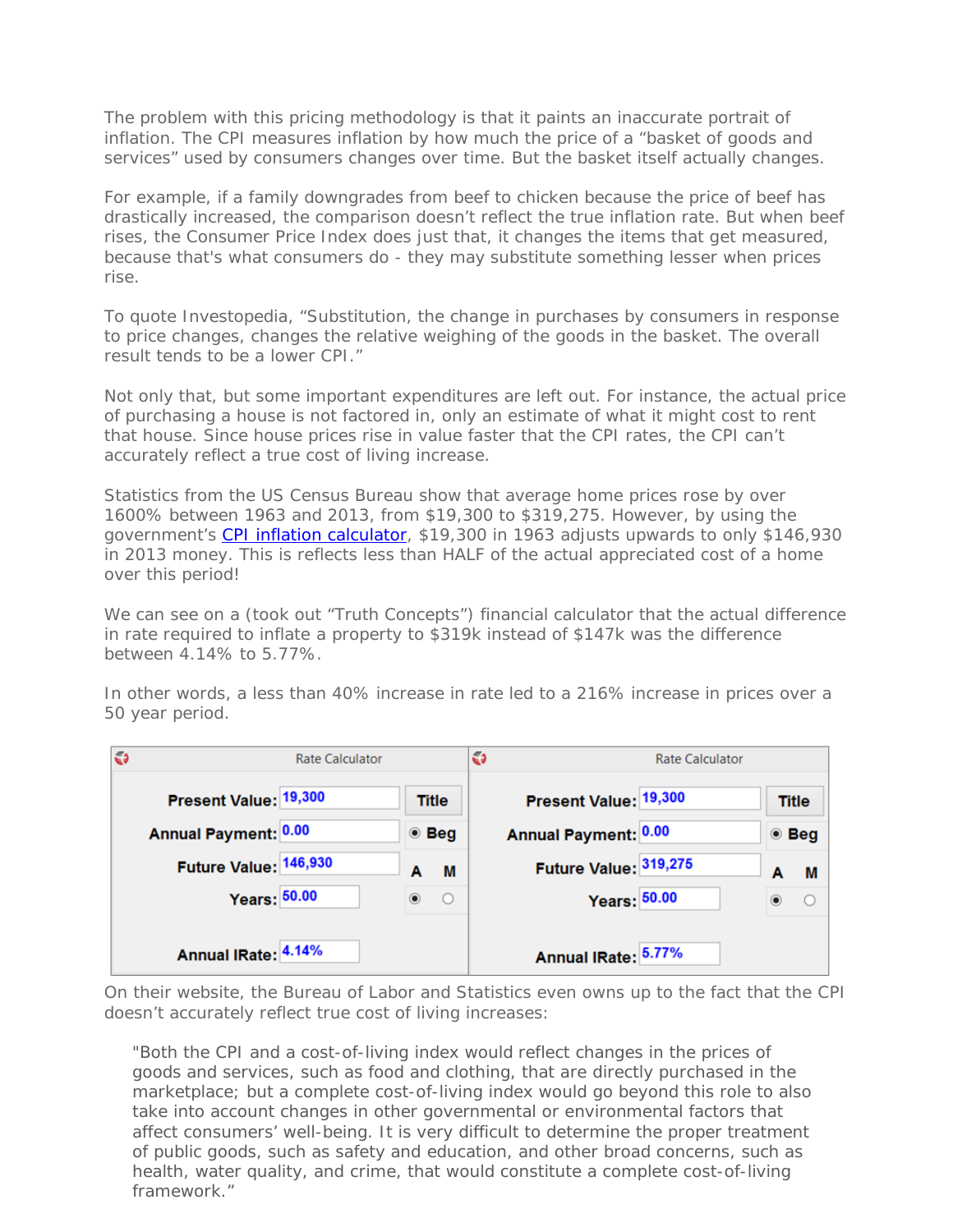## **The bottom line? Critical cost of living increases aren't factored into the CPI.**

One glaring omission is the cost of healthcare. Senior citizens spend a lot more on healthcare than younger consumers, often 20% of their income or more. By using the government figures, a financial planner might calculate that their client can live on less in their later years, but the number would ignore some costly realities.

Shadowstats.com, which measures and discusses the CPI at length, has drawn these conclusions:

- Since the early 1980s, the CPI has been recalculated repeatedly to underestimate the true rate of inflation.
- The CPI is not an accurate indicator of the cost of sustaining a consistent standard of living or total out-of-pocket expenses.
- By using a purely academic approach, politicians can manipulate the true rate of inflation so annual adjustments for programs like Social Security can be cut.
- The ability of seniors, wage-earners and investors to stay ahead of inflation is impeded by using CPI numbers.
- The illusion of economic recovery can be achieved when inflation-adjusted growth is calculated using a model of understated inflation.

The chart below from Shadowstats.com shows what the CPI might look like if the government hadn't changed their approach to measuring inflation in the early eighties:



The red line shows the CPI as reported, while the blue line indicates how it would read if the measurements weren't altered over time.

This creates a false sense of financial security and unprepared seniors who are simply unprepared for financial realities. The illusion of having enough money can cause us to set unrealistic goals, believing we have "plenty" of savings when we don't. Families find themselves using emergency tactics such as selling the mortgage-free family home to pay for Mom's \$5000 a-month-fee in assisted living.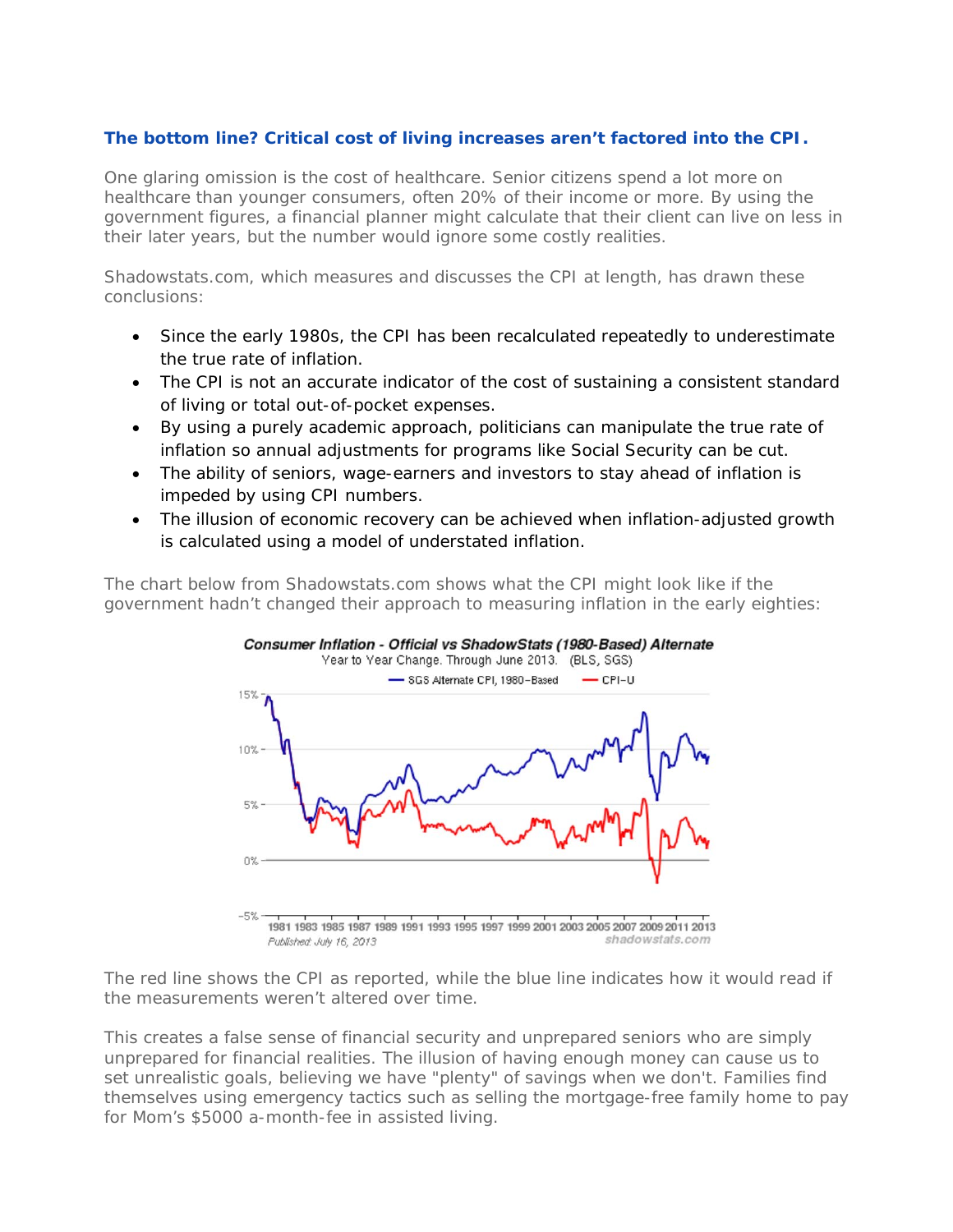### **Is Money Worth the Paper It's Printed On?**

According to Forbes.com, http://www.forbes.com/sites/richardfinger/2013/09/20/thefederal-reserve-is-making-a-big-mistake/ "The Fed has no excess money or reserves…..so they simply fire up the printing presses and print out of thin air \$85 billion of new money each and every month. This is money that goes directly into the money supply."

Printing more dollars may put more money into the money supply and ease short-term pain, but it drives the value of the dollar down. The temporary illusion of a robust economy is maintained, but in the long term, prices rise permanently.

In Legalizing Capitalism, Kel Kelley writes, "Historically, inflation was defined not as rising prices, but as an increase in the quantity of money in circulation. This definition has changed over time in such a way as to conceal the real source of the rising prices – credit creation and expansion."

As economist Milton Friedman put it, "Inflation is taxation without legislation." The government can print more money to spend, but this devalues the earnings of consumers who don't have the luxury of minting more money on an as-needed basis.

The chart below shows the increase of the money supply from 1980 to 2014:

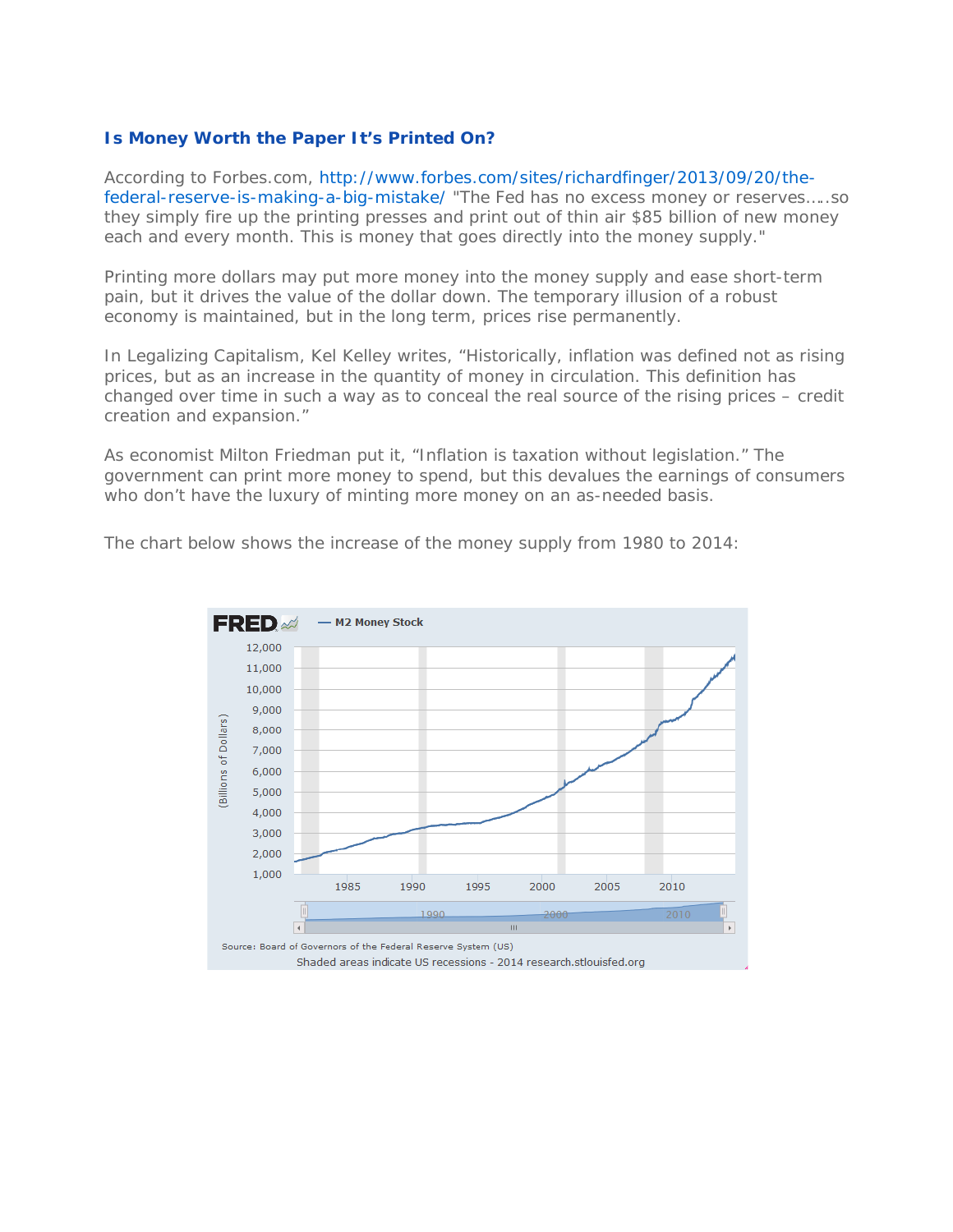### **How Can Investors Deal with Inflation?**

There is no magic bullet, but three things that can help:

**1. Estimate on the high side rather than the low side for inflation.** We recommend using 4% at minimum, even though it may be discouraging to see how your dollars shrink.

**2. Work longer and save more.** As Kim Butler argues in *Busting the Retirement Lies*, the model of working until 65 and hoping you've saved enough to live on for another 25, 30, or more years is a simply a broken model that does not work for most Americans.

**3. Make inflation work for you by owning** *assets***, not just dollars.** Use or leverage against the dollars you have saved to purchase income-producing assets such as rental properties or a cash-flowing business.

4. **Implement Whole Life** so that you have the **permission to spend principal and interest** of retirement savings during retirement knowing that the Death Benefit will be there to replace the principal spent.

This way, you'll at least be on the right side of the buyer-seller equation where inflation is concerned.

### **Need help keeping up with inflation?**

We're here to help. Contact us today; we'd love to share some strategies to help you beat inflation and keep your dollars from shrinking!

This material was prepared by an independent third party. This material contains the current opinions of the author but not necessarily those of Guardian or its subsidiaries and such opinions are subject to change without notice. Material discussed is meant for general informational purposes only and is not to be construed as tax, legal, or investment advice. Although the information has been gathered from sources believed to be reliable, please note that individual situations can vary. Therefore, the information should be relied upon only when coordinated with individual professional advice. Links to external sites are provided for your convenience in locating related information and services. Guardian, its subsidiaries, agents, and employees expressly disclaim any responsibility for and do not maintain, control, recommend, or endorse third-party sites, organizations, products, or services, and make no representation as to the completeness, suitability, or quality thereof.

2016-21810 Exp. 4/18

*Certified Financial Services, LLC* Richard Aronwald Financial Specialist raronwald@cfsllc.com

600 Parsippany Road Suite 200 Parsippany, NJ 07054 973 263-0622 richardaronwald.com

> Registered Representative of Park Avenue Securities LLC (PAS), 52 Forest Avenue, Paramus, NJ 07652. Securities products and services offered through PAS, (201) 843-7700. Financial Representative, The Guardian Life Insurance Company of America, New York, NY (Guardian). PAS is an indirect wholly owned subsidiary of Guardian. Certified Financial Services, LLC is not an affiliate or subsidiary of PAS or Guardian.

> > PAS is a member FINRA, SIPC.